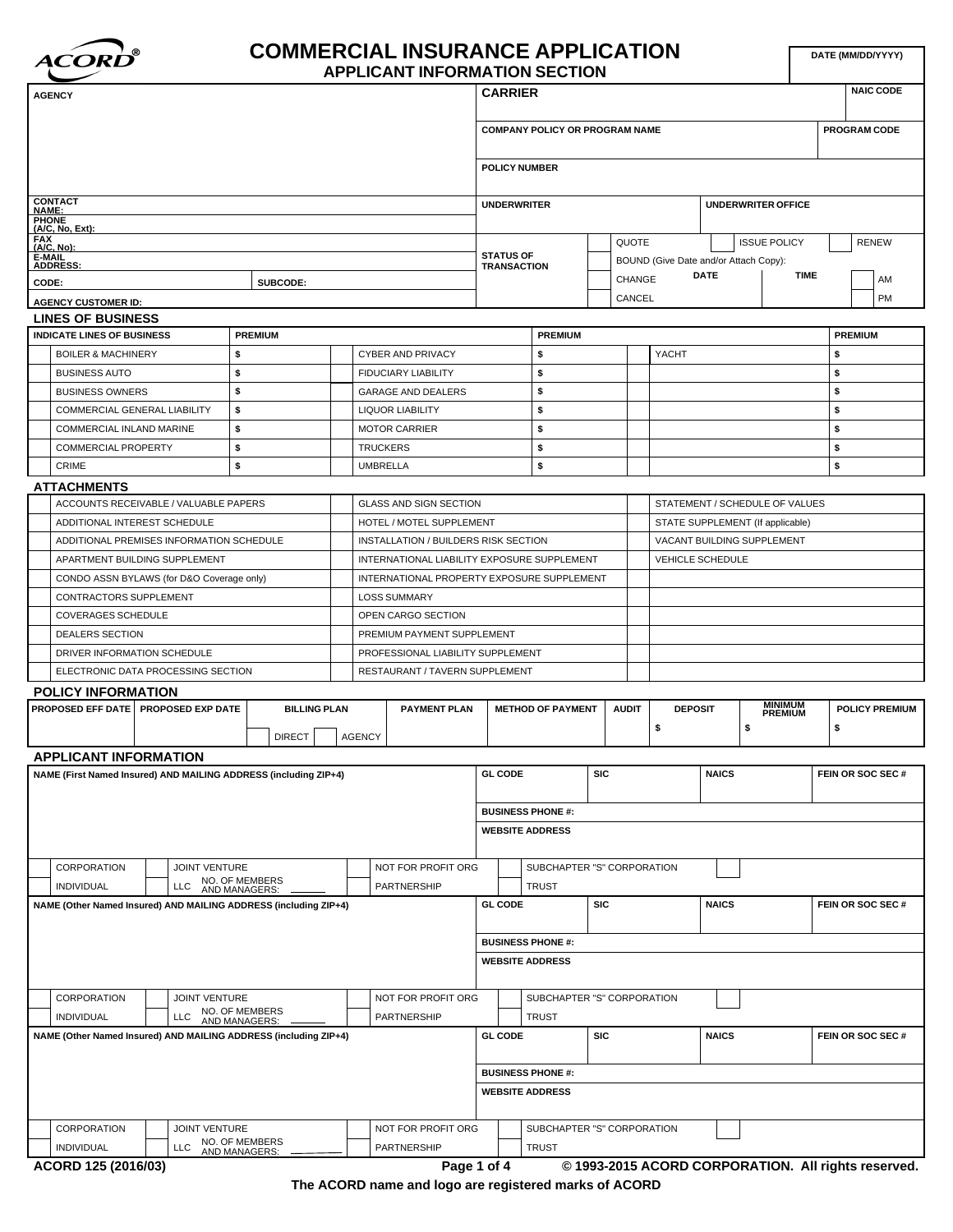|                                                                                                                                     | <b>CONTACT INFORMATION</b>                                                                                                                  |                            |                        |                                             |                      |                                                                                                                                            |   |                           | <b>AGENCY CUSTOMER ID:</b>     |               |                  |                                                   |                                |                      |
|-------------------------------------------------------------------------------------------------------------------------------------|---------------------------------------------------------------------------------------------------------------------------------------------|----------------------------|------------------------|---------------------------------------------|----------------------|--------------------------------------------------------------------------------------------------------------------------------------------|---|---------------------------|--------------------------------|---------------|------------------|---------------------------------------------------|--------------------------------|----------------------|
|                                                                                                                                     | <b>CONTACT TYPE:</b>                                                                                                                        |                            |                        |                                             |                      |                                                                                                                                            |   | <b>CONTACT TYPE:</b>      |                                |               |                  |                                                   |                                |                      |
| <b>CONTACT NAME:</b>                                                                                                                |                                                                                                                                             |                            |                        |                                             | <b>CONTACT NAME:</b> |                                                                                                                                            |   |                           |                                |               |                  |                                                   |                                |                      |
| <b>PRIMARY</b><br>PHONE#<br><b>SECONDARY</b><br>PHONE #<br>$\Box$ HOME $\Box$ BUS $\Box$ CELL<br>$\Box$ home $\Box$ bus $\Box$ cell |                                                                                                                                             |                            |                        |                                             |                      | <b>PRIMARY</b><br><b>SECONDARY</b><br>PHONE #<br>$\Box$ HOME $\Box$ BUS $\Box$ CELL<br>$\Box$ home $\Box$ bus $\Box$ cell<br><b>PHONE#</b> |   |                           |                                |               |                  |                                                   |                                |                      |
|                                                                                                                                     | <b>PRIMARY E-MAIL ADDRESS:</b>                                                                                                              |                            |                        |                                             |                      |                                                                                                                                            |   |                           | <b>PRIMARY E-MAIL ADDRESS:</b> |               |                  |                                                   |                                |                      |
|                                                                                                                                     | SECONDARY E-MAIL ADDRESS:                                                                                                                   |                            |                        |                                             |                      |                                                                                                                                            |   |                           | SECONDARY E-MAIL ADDRESS:      |               |                  |                                                   |                                |                      |
|                                                                                                                                     | PREMISES INFORMATION (Attach ACORD 823 for Additional Premises)                                                                             |                            |                        |                                             |                      |                                                                                                                                            |   |                           |                                |               |                  |                                                   |                                |                      |
| LOC#                                                                                                                                | <b>STREET</b>                                                                                                                               |                            |                        |                                             | <b>CITY LIMITS</b>   |                                                                                                                                            |   | <b>INTEREST</b>           |                                |               | # FULL TIME EMPL | <b>ANNUAL REVENUES: \$</b>                        |                                |                      |
|                                                                                                                                     |                                                                                                                                             |                            |                        |                                             |                      | <b>INSIDE</b>                                                                                                                              |   | <b>OWNER</b>              |                                |               |                  | <b>OCCUPIED AREA:</b>                             |                                | SQ FT                |
| BLD#                                                                                                                                | CITY:                                                                                                                                       |                            | STATE:                 |                                             |                      | <b>OUTSIDE</b>                                                                                                                             |   | <b>TENANT</b>             |                                |               | # PART TIME EMPL | <b>OPEN TO PUBLIC AREA:</b>                       |                                | SQ FT                |
|                                                                                                                                     | <b>COUNTY:</b>                                                                                                                              |                            | ZIP:                   |                                             |                      |                                                                                                                                            |   |                           |                                |               |                  | TOTAL BUILDING AREA:                              |                                | SQ FT                |
|                                                                                                                                     | <b>DESCRIPTION OF OPERATIONS:</b>                                                                                                           |                            |                        |                                             |                      |                                                                                                                                            |   |                           |                                |               |                  | ANY AREA LEASED TO OTHERS? Y/N                    |                                |                      |
| LOC#                                                                                                                                | <b>STREET</b>                                                                                                                               |                            |                        |                                             | <b>CITY LIMITS</b>   |                                                                                                                                            |   | <b>INTEREST</b>           |                                |               | # FULL TIME EMPL | <b>ANNUAL REVENUES: \$</b>                        |                                |                      |
|                                                                                                                                     |                                                                                                                                             |                            |                        |                                             |                      | <b>INSIDE</b>                                                                                                                              |   | OWNER                     |                                |               |                  | <b>OCCUPIED AREA:</b>                             |                                | SQ FT                |
| BLD#                                                                                                                                | CITY:                                                                                                                                       |                            | STATE:                 |                                             |                      | <b>OUTSIDE</b>                                                                                                                             |   | <b>TENANT</b>             |                                |               | # PART TIME EMPL | <b>OPEN TO PUBLIC AREA:</b>                       |                                | SQ FT                |
|                                                                                                                                     | <b>COUNTY:</b>                                                                                                                              |                            | ZIP:                   |                                             |                      |                                                                                                                                            |   |                           |                                |               |                  | <b>TOTAL BUILDING AREA:</b>                       |                                | SQ FT                |
|                                                                                                                                     | <b>DESCRIPTION OF OPERATIONS:</b>                                                                                                           |                            |                        |                                             |                      |                                                                                                                                            |   |                           |                                |               |                  | ANY AREA LEASED TO OTHERS? Y/N                    |                                |                      |
| LOC#                                                                                                                                | <b>STREET</b>                                                                                                                               |                            |                        |                                             | <b>CITY LIMITS</b>   |                                                                                                                                            |   | <b>INTEREST</b>           |                                |               | # FULL TIME EMPL | <b>ANNUAL REVENUES: \$</b>                        |                                |                      |
|                                                                                                                                     |                                                                                                                                             |                            |                        |                                             |                      | <b>INSIDE</b>                                                                                                                              |   | <b>OWNER</b>              |                                |               |                  | <b>OCCUPIED AREA:</b>                             |                                | SQ FT                |
| BLD#                                                                                                                                | CITY:                                                                                                                                       |                            | STATE:                 |                                             |                      | <b>OUTSIDE</b>                                                                                                                             |   | <b>TENANT</b>             |                                |               | # PART TIME EMPL | <b>OPEN TO PUBLIC AREA:</b>                       |                                | SQ FT                |
|                                                                                                                                     | <b>COUNTY:</b>                                                                                                                              |                            | ZIP:                   |                                             |                      |                                                                                                                                            |   |                           |                                |               |                  | TOTAL BUILDING AREA:                              |                                | SQ FT                |
|                                                                                                                                     | <b>DESCRIPTION OF OPERATIONS:</b>                                                                                                           |                            |                        |                                             |                      |                                                                                                                                            |   |                           |                                |               |                  | ANY AREA LEASED TO OTHERS? Y/N                    |                                |                      |
| LOC#                                                                                                                                | <b>STREET</b>                                                                                                                               |                            |                        |                                             | <b>CITY LIMITS</b>   |                                                                                                                                            |   | <b>INTEREST</b>           |                                |               | # FULL TIME EMPL | <b>ANNUAL REVENUES: \$</b>                        |                                |                      |
|                                                                                                                                     |                                                                                                                                             |                            |                        |                                             |                      | <b>INSIDE</b>                                                                                                                              |   | OWNER                     |                                |               |                  | <b>OCCUPIED AREA:</b>                             |                                | SQ FT                |
| BLD#                                                                                                                                | CITY:                                                                                                                                       |                            | STATE:                 |                                             |                      | <b>OUTSIDE</b>                                                                                                                             |   | <b>TENANT</b>             |                                |               | # PART TIME EMPL | <b>OPEN TO PUBLIC AREA:</b>                       |                                | SQ FT                |
|                                                                                                                                     | <b>COUNTY:</b>                                                                                                                              |                            | ZIP:                   |                                             |                      |                                                                                                                                            |   |                           |                                |               |                  | TOTAL BUILDING AREA:                              |                                | SQ FT                |
|                                                                                                                                     | <b>DESCRIPTION OF OPERATIONS:</b>                                                                                                           |                            |                        |                                             |                      |                                                                                                                                            |   |                           |                                |               |                  | ANY AREA LEASED TO OTHERS? Y/N                    |                                |                      |
|                                                                                                                                     | <b>NATURE OF BUSINESS</b>                                                                                                                   |                            |                        |                                             |                      |                                                                                                                                            |   |                           |                                |               |                  |                                                   |                                |                      |
|                                                                                                                                     | APARTMENTS                                                                                                                                  | CONTRACTOR                 | <b>MANUFACTURING</b>   |                                             |                      | <b>RESTAURANT</b>                                                                                                                          |   |                           | <b>SERVICE</b>                 |               |                  |                                                   | <b>DATE BUSINESS</b>           | STARTED (MM/DD/YYYY) |
|                                                                                                                                     | <b>CONDOMINIUMS</b>                                                                                                                         | INSTITUTIONAL              | <b>OFFICE</b>          |                                             | <b>RETAIL</b>        |                                                                                                                                            |   |                           | WHOLESALE                      |               |                  |                                                   |                                |                      |
|                                                                                                                                     |                                                                                                                                             |                            |                        | <b>INSTALLATION, SERVICE OR REPAIR WORK</b> |                      |                                                                                                                                            |   |                           |                                |               |                  | OFF PREMISES INSTALLATION, SERVICE OR REPAIR WORK |                                |                      |
|                                                                                                                                     |                                                                                                                                             |                            |                        |                                             |                      |                                                                                                                                            | % |                           |                                |               |                  |                                                   | %                              |                      |
|                                                                                                                                     | RETAIL STORES OR SERVICE OPERATIONS % OF TOTAL SALES:<br>DESCRIPTION OF OPERATIONS OF OTHER NAMED INSUREDS                                  |                            |                        |                                             |                      |                                                                                                                                            |   |                           |                                |               |                  |                                                   |                                |                      |
|                                                                                                                                     |                                                                                                                                             |                            |                        |                                             |                      |                                                                                                                                            |   |                           |                                |               |                  |                                                   |                                |                      |
|                                                                                                                                     | ADDITIONAL INTEREST (Not all fields apply to all scenarios - provide only the necessary data) Attach ACORD 45 for more Additional Interests |                            |                        |                                             |                      |                                                                                                                                            |   |                           |                                |               |                  |                                                   |                                |                      |
| <b>INTEREST</b>                                                                                                                     |                                                                                                                                             |                            | NAME AND ADDRESS RANK: |                                             | <b>EVIDENCE:</b>     |                                                                                                                                            |   | <b>CERTIFICATE</b>        |                                | <b>POLICY</b> | <b>SEND BILL</b> |                                                   | <b>INTEREST IN ITEM NUMBER</b> |                      |
|                                                                                                                                     | <b>ADDITIONAL</b>                                                                                                                           |                            |                        |                                             |                      |                                                                                                                                            |   |                           |                                |               |                  | <b>LOCATION:</b>                                  |                                |                      |
|                                                                                                                                     | <b>LIENHOLDER</b><br><b>INSURED</b>                                                                                                         |                            |                        |                                             |                      |                                                                                                                                            |   |                           |                                |               |                  |                                                   |                                | <b>BUILDING:</b>     |
|                                                                                                                                     | <b>BREACH OF</b><br><b>LOSS PAYEE</b><br><b>WARRANTY</b>                                                                                    |                            |                        |                                             |                      |                                                                                                                                            |   |                           |                                |               |                  | <b>VEHICLE:</b>                                   | BOAT:                          |                      |
|                                                                                                                                     | <b>CO-OWNER</b><br><b>MORTGAGEE</b>                                                                                                         |                            |                        |                                             |                      |                                                                                                                                            |   |                           |                                |               |                  | <b>AIRPORT:</b>                                   | AIRCRAFT:                      |                      |
|                                                                                                                                     | <b>EMPLOYEE</b><br><b>OWNER</b><br><b>AS LESSOR</b>                                                                                         |                            |                        |                                             |                      |                                                                                                                                            |   |                           |                                |               |                  | <b>ITEM</b><br>CLASS:                             | ITEM:                          |                      |
|                                                                                                                                     | <b>LEASEBACK</b><br><b>REGISTRANT</b><br><b>OWNER</b>                                                                                       |                            |                        |                                             |                      |                                                                                                                                            |   |                           |                                |               |                  | <b>ITEM DESCRIPTION</b>                           |                                |                      |
|                                                                                                                                     | <b>LENDER'S</b><br><b>TRUSTEE</b><br><b>LOSS PAYABLE</b>                                                                                    | <b>REFERENCE / LOAN #:</b> |                        |                                             |                      |                                                                                                                                            |   | <b>INTEREST END DATE:</b> |                                |               |                  |                                                   |                                |                      |
|                                                                                                                                     |                                                                                                                                             | <b>LIEN AMOUNT:</b>        |                        |                                             |                      |                                                                                                                                            |   | PHONE (A/C, No, Ext):     |                                |               |                  | FAX (A/C, No):                                    |                                |                      |

**ACORD 125 (2016/03)**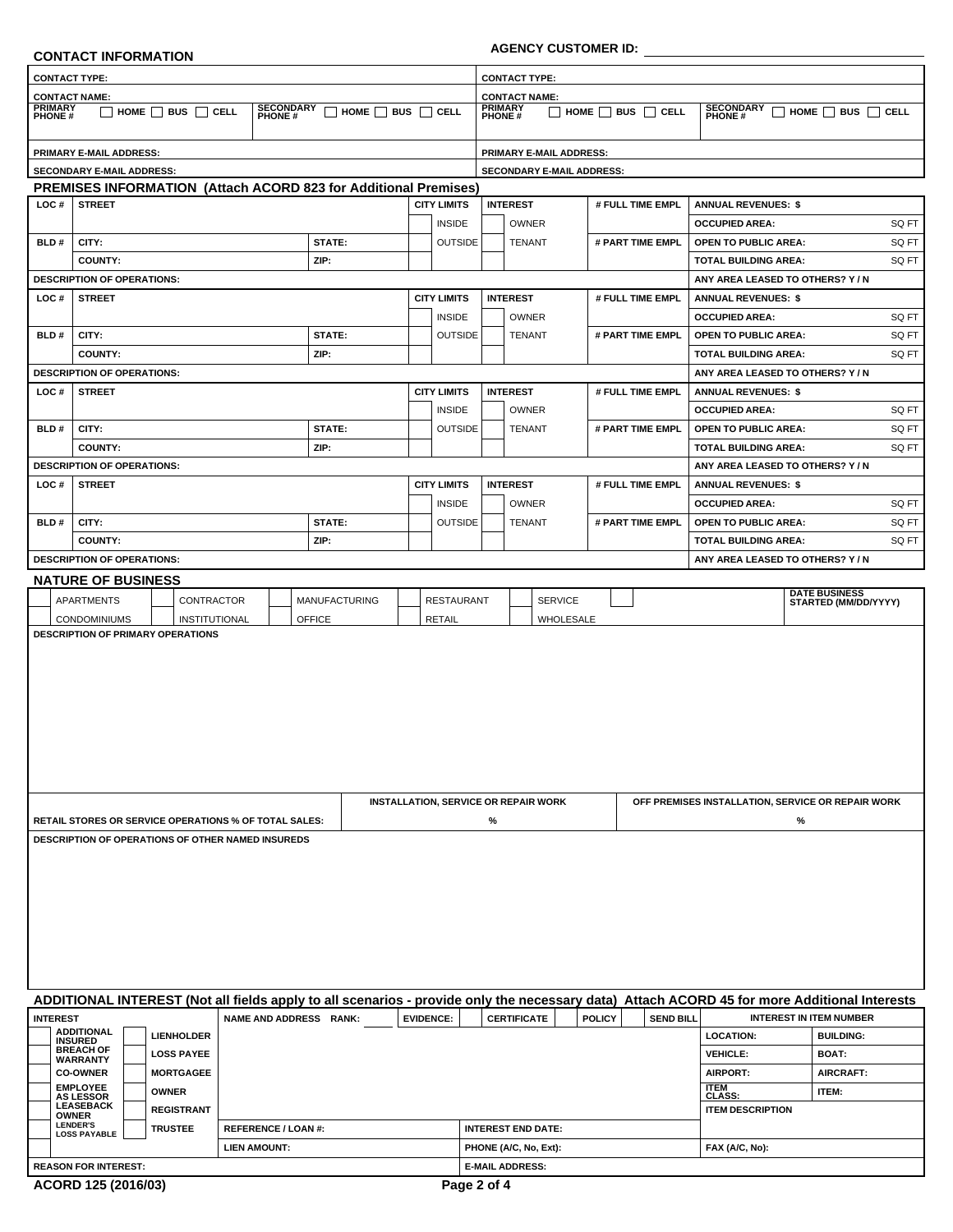# **AGENCY CUSTOMER ID:**

| GENERAL INFORMATION |  |
|---------------------|--|
|---------------------|--|

|                | 1a. IS THE APPLICANT A SUBSIDIARY OF ANOTHER ENTITY? |                                 |                                                                                                          |                                                                                                                                                                                                                                 |                         |                                 |                                                                                                                                                                      |                     |  |
|----------------|------------------------------------------------------|---------------------------------|----------------------------------------------------------------------------------------------------------|---------------------------------------------------------------------------------------------------------------------------------------------------------------------------------------------------------------------------------|-------------------------|---------------------------------|----------------------------------------------------------------------------------------------------------------------------------------------------------------------|---------------------|--|
|                | PARENT COMPANY NAME                                  |                                 |                                                                                                          |                                                                                                                                                                                                                                 |                         | <b>RELATIONSHIP DESCRIPTION</b> |                                                                                                                                                                      | % OWNED             |  |
|                | <b>SUBSIDIARY COMPANY NAME</b>                       |                                 | 1b. DOES THE APPLICANT HAVE ANY SUBSIDIARIES?                                                            |                                                                                                                                                                                                                                 |                         | <b>RELATIONSHIP DESCRIPTION</b> |                                                                                                                                                                      | % OWNED             |  |
|                |                                                      |                                 |                                                                                                          |                                                                                                                                                                                                                                 |                         |                                 |                                                                                                                                                                      |                     |  |
| 2.             |                                                      |                                 | IS A FORMAL SAFETY PROGRAM IN OPERATION?                                                                 |                                                                                                                                                                                                                                 |                         |                                 |                                                                                                                                                                      |                     |  |
|                | <b>SAFETY MANUAL</b>                                 |                                 | <b>SAFETY POSITION</b>                                                                                   | <b>MONTHLY MEETINGS</b>                                                                                                                                                                                                         | <b>OSHA</b>             |                                 |                                                                                                                                                                      |                     |  |
|                |                                                      |                                 | 3. ANY EXPOSURE TO FLAMMABLES, EXPLOSIVES, CHEMICALS?                                                    |                                                                                                                                                                                                                                 |                         |                                 |                                                                                                                                                                      |                     |  |
| 4.             |                                                      |                                 | ANY OTHER INSURANCE WITH THIS COMPANY? (List policy numbers)                                             |                                                                                                                                                                                                                                 |                         |                                 |                                                                                                                                                                      |                     |  |
|                | <b>LINE OF BUSINESS</b>                              |                                 | <b>POLICY NUMBER</b>                                                                                     |                                                                                                                                                                                                                                 | <b>LINE OF BUSINESS</b> |                                 | <b>POLICY NUMBER</b>                                                                                                                                                 |                     |  |
|                |                                                      |                                 |                                                                                                          |                                                                                                                                                                                                                                 |                         |                                 | ANY POLICY OR COVERAGE DECLINED, CANCELLED OR NON-RENEWED DURING THE PRIOR THREE (3) YEARS FOR ANY PREMISES OR                                                       |                     |  |
|                |                                                      |                                 | OPERATIONS? (Missouri Applicants - Do not answer this question)                                          |                                                                                                                                                                                                                                 |                         |                                 |                                                                                                                                                                      |                     |  |
|                | <b>NON-PAYMENT</b>                                   |                                 | <b>AGENT NO LONGER REPRESENTS CARRIER</b>                                                                |                                                                                                                                                                                                                                 |                         |                                 |                                                                                                                                                                      |                     |  |
| 6.             | <b>NON-RENEWAL</b>                                   |                                 | <b>UNDERWRITING</b>                                                                                      | <b>CONDITION CORRECTED (Describe):</b>                                                                                                                                                                                          |                         |                                 | ANY PAST LOSSES OR CLAIMS RELATING TO SEXUAL ABUSE OR MOLESTATION ALLEGATIONS, DISCRIMINATION OR NEGLIGENT HIRING?                                                   |                     |  |
|                |                                                      |                                 |                                                                                                          |                                                                                                                                                                                                                                 |                         |                                 |                                                                                                                                                                      |                     |  |
|                |                                                      |                                 |                                                                                                          |                                                                                                                                                                                                                                 |                         |                                 |                                                                                                                                                                      |                     |  |
|                |                                                      |                                 |                                                                                                          | DURING THE LAST FIVE YEARS (TEN IN RI), HAS ANY APPLICANT BEEN INDICTED FOR OR CONVICTED OF ANY DEGREE OF THE CRIME OF FRAUD.<br>BRIBERY, ARSON OR ANY OTHER ARSON-RELATED CRIME IN CONNECTION WITH THIS OR ANY OTHER PROPERTY? |                         |                                 | (In RI, this question must be answered by any applicant for property insurance. Failure to disclose the existence of an arson conviction is a misdemeanor punishable |                     |  |
|                |                                                      |                                 | by a sentence of up to one year of imprisonment).<br>ANY UNCORRECTED FIRE AND/OR SAFETY CODE VIOLATIONS? |                                                                                                                                                                                                                                 |                         |                                 |                                                                                                                                                                      |                     |  |
|                | <b>OCCUR DATE</b>                                    | <b>EXPLANATION</b>              |                                                                                                          |                                                                                                                                                                                                                                 |                         | <b>RESOLUTION</b>               |                                                                                                                                                                      | <b>RESOLVE DATE</b> |  |
|                |                                                      |                                 |                                                                                                          |                                                                                                                                                                                                                                 |                         |                                 |                                                                                                                                                                      |                     |  |
|                |                                                      |                                 |                                                                                                          |                                                                                                                                                                                                                                 |                         |                                 |                                                                                                                                                                      |                     |  |
|                | <b>OCCUR DATE</b>                                    | <b>EXPLANATION</b>              |                                                                                                          |                                                                                                                                                                                                                                 |                         | <b>RESOLUTION</b>               | HAS APPLICANT HAD A FORECLOSURE, REPOSSESSION, BANKRUPTCY OR FILED FOR BANKRUPTCY DURING THE LAST FIVE (5) YEARS?                                                    | <b>RESOLVE DATE</b> |  |
| 7.<br>8.<br>9. |                                                      |                                 |                                                                                                          |                                                                                                                                                                                                                                 |                         |                                 |                                                                                                                                                                      |                     |  |
|                |                                                      |                                 |                                                                                                          |                                                                                                                                                                                                                                 |                         |                                 |                                                                                                                                                                      |                     |  |
|                |                                                      |                                 |                                                                                                          | 10. HAS APPLICANT HAD A JUDGEMENT OR LIEN DURING THE LAST FIVE (5) YEARS?                                                                                                                                                       |                         |                                 |                                                                                                                                                                      |                     |  |
|                |                                                      | <b>OCCUR DATE</b>   EXPLANATION |                                                                                                          |                                                                                                                                                                                                                                 |                         | <b>RESOLUTION</b>               |                                                                                                                                                                      | <b>RESOLVE DATE</b> |  |
|                |                                                      |                                 |                                                                                                          |                                                                                                                                                                                                                                 |                         |                                 |                                                                                                                                                                      |                     |  |
|                |                                                      |                                 | 11. HAS BUSINESS BEEN PLACED IN A TRUST? NAME OF TRUST:                                                  |                                                                                                                                                                                                                                 |                         |                                 |                                                                                                                                                                      |                     |  |
|                |                                                      |                                 |                                                                                                          |                                                                                                                                                                                                                                 |                         |                                 | 12. ANY FOREIGN OPERATIONS, FOREIGN PRODUCTS DISTRIBUTED IN USA, OR US PRODUCTS SOLD / DISTRIBUTED IN FOREIGN COUNTRIES?                                             |                     |  |
|                |                                                      |                                 |                                                                                                          | (If "YES", attach ACORD 815 for Liability Exposure and/or ACORD 816 for Property Exposure)<br>13. DOES APPLICANT HAVE OTHER BUSINESS VENTURES FOR WHICH COVERAGE IS NOT REQUESTED?                                              |                         |                                 |                                                                                                                                                                      |                     |  |
|                |                                                      |                                 |                                                                                                          |                                                                                                                                                                                                                                 |                         |                                 |                                                                                                                                                                      |                     |  |
|                |                                                      |                                 |                                                                                                          |                                                                                                                                                                                                                                 |                         |                                 |                                                                                                                                                                      |                     |  |
|                |                                                      |                                 |                                                                                                          | 14. DOES APPLICANT OWN / LEASE / OPERATE ANY DRONES? (If "YES", describe use)                                                                                                                                                   |                         |                                 |                                                                                                                                                                      |                     |  |
|                |                                                      |                                 |                                                                                                          | 15. DOES APPLICANT HIRE OTHERS TO OPERATE DRONES? (If "YES", describe use)                                                                                                                                                      |                         |                                 |                                                                                                                                                                      |                     |  |
|                |                                                      |                                 |                                                                                                          |                                                                                                                                                                                                                                 |                         |                                 |                                                                                                                                                                      |                     |  |

### $\overline{PRIOR CARRIER INFORMATION}$

| <b>YEAR</b> | <b>CATEGORY</b>        | <b>GENERAL LIABILITY</b> | <b>AUTOMOBILE</b> | <b>PROPERTY</b> | OTHER: |
|-------------|------------------------|--------------------------|-------------------|-----------------|--------|
|             | CARRIER                |                          |                   |                 |        |
|             | POLICY NUMBER          |                          |                   |                 |        |
|             | PREMIUM                |                          |                   |                 |        |
|             | EFFECTIVE DATE         |                          |                   |                 |        |
|             | <b>EXPIRATION DATE</b> |                          |                   |                 |        |